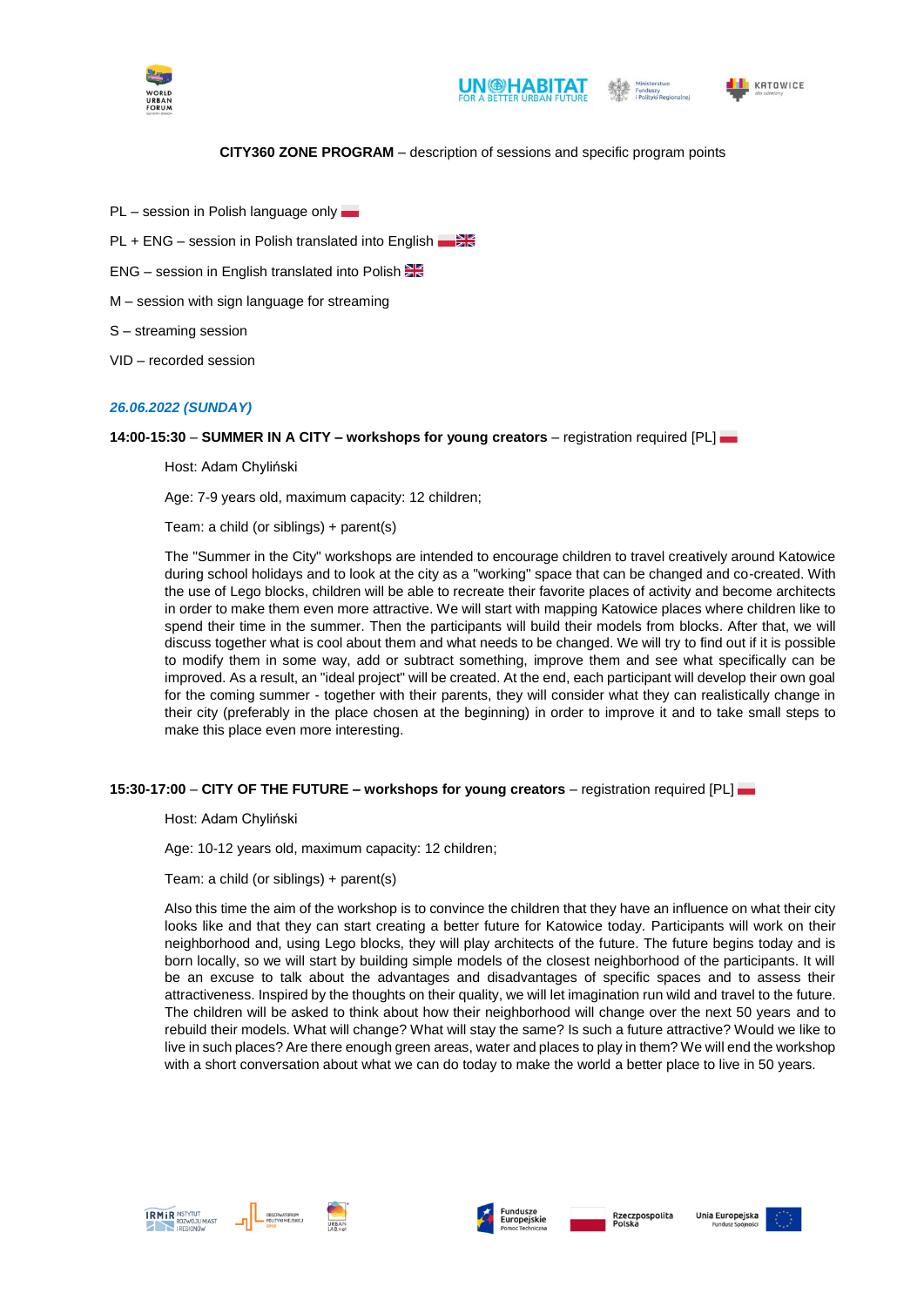





## **17:00-19:00** – **City360 LIVE**; [PL+S+M]

#### Host: Marcin Żebrowski (Urbcast);

Guests: representatives of the Institute of Urban and Regional Development (IRMiR), the Ministry of Development Funds and Regional Policy (MFiPR), GZM Metropolis, Academy of Fine Arts (ASP),

On Sunday, a virtual studio City360 will be opened, in which Marcin Żebrowski from *Urbcast - a podcast about cities* will talk to representatives of the Institute of Urban and Regional Development and the Academy of Fine Arts in Katowice - hosts of the City360 zone, as well as guests who will appear in the zone during subsequent events within the area.

#### **19:30-20:30** – **Meeting with Magdalena Okraska – the author of the book "Nie ma i nie będzie";** [PL+S+M]

Host: Adrian Chorębała (Academy of Fine Arts and Design in Katowice)

A controversial and loud story about smaller cities, victims of transformation, in Poland. A reportage that provokes stormy discussions. An essay that makes us look at Myszków or Tarnobrzeg differently. This is not a journey in the footsteps of Poland B or Poland C, because there is no point in adding more letters. It is simply Poland - deceived by Balcerowicz, enchanted with early capitalism, patched up without order and composition by subsequent political parties. In the book, the author visits cities that everyone has heard about, but no one visits them. She asks about industry, work, but most of all, about life. She tells about Poland which lies between the old and the new.

## *27.06.2022 (MONDAY)*

## **8:45-9:45** – **Breakfast with WUF**; [S+M]

Martyna Obarska (Magazyn Miasta) and Marcin Żebrowski (Urbcast);

# **14:30-16:00** – **Sustainable urban mobility and integrated planning - how to deal with the inflation of strategic documents?** [PL+M+VID]

Host: Paweł Pistelok (Urban Policy Observatory, Institute of Urban and Regional Development)

*Guests:*

dr Michał Beim - University of Life Sciences in Poznań, permanent associate of IRMiR

Maria Perkuszewska, Plenipotentiary of the Minister of Infrastructure for Sustainable Urban Mobility Plans

Justyna Suchanek - Department of Investments, Department of Sustainable Mobility, Gdynia City Hall

Monika Kozłowska-Święconek - Department of Infrastructure and Transport, director of the Sustainable Mobility Office, Wrocław City Hall

Małgorzata Kubiszewska - Ministry of Development Funds and Regional Policy, Department of Infrastructural Programs

The session will be devoted to the discussion on the issues of implementing the principles of sustainable mobility in city policy. Currently, we are dealing with the inflation of various documents which, to a greater or lesser extent, refer to this principle, which means that there is a need to organize the debate on this subject. As part of the panel, we will talk about the experiences of individual cities, we will consider the relationships between different types of documents, and we will point out the importance of Sustainable Urban Mobility Plans in the transport policy. We will also consider the current and desired role and form of such a document.

usze<br>pejskie





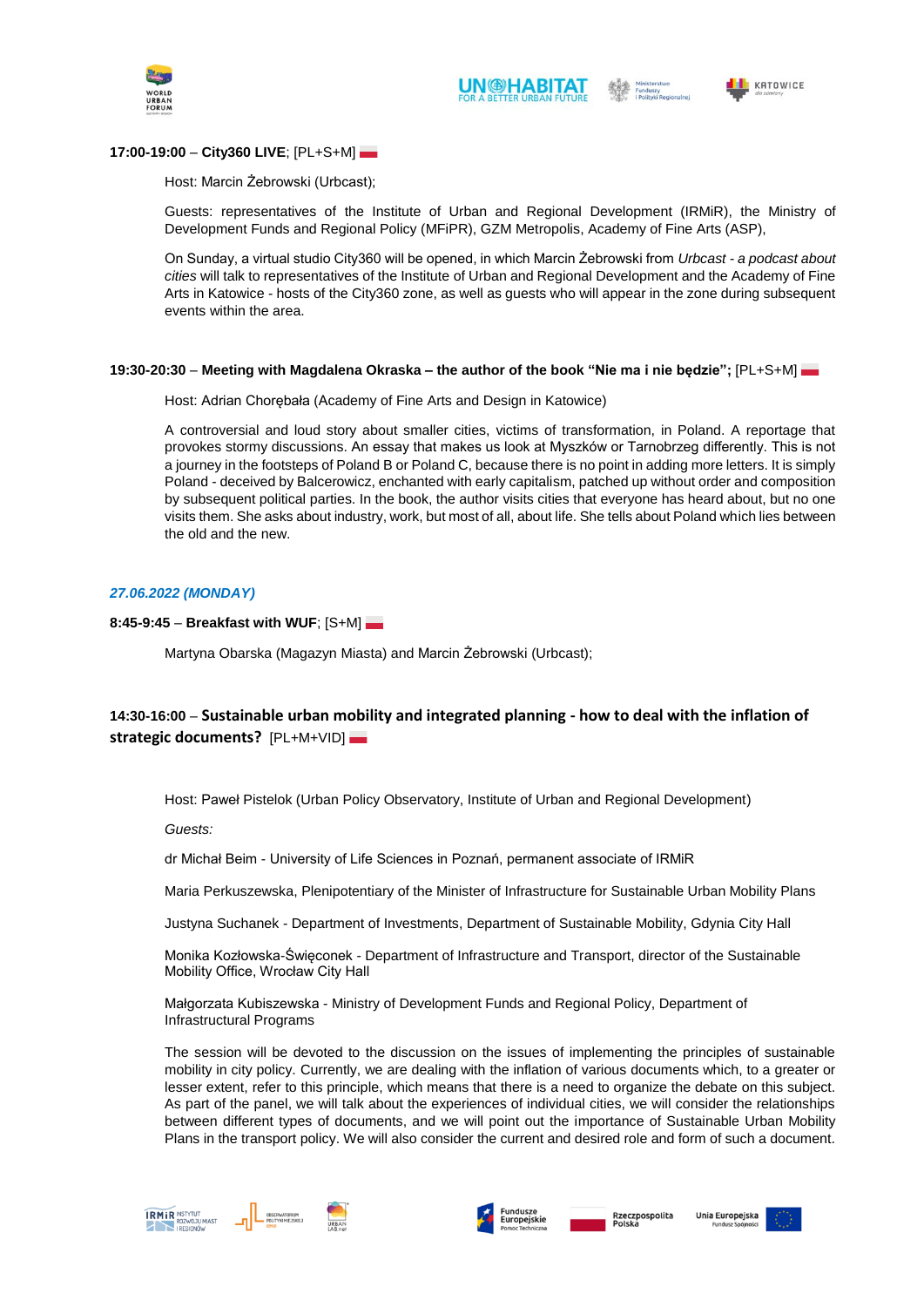



# **16:00-17:00** – **HUMAN SMART CITIES or smart cities co-created by residents - the first results of the competition for local governments** [PL->ENG+S+M]

Form: a moderated discussion with the participation of 4 cities – grant recipients of HSC competition and the Ministry of Development Funds and Regional Policy representative as a competition organizer;

Moderator: Szymon Ciupa

*Discussion panel participants:*

Anna Dwurnik - Chief Specialist, Intelligent Sustainable Development Management Office - Smart City, Kielce City Hall;

Michalina Łagunionok - Deputy Director of the City Strategy and Development Office, Zduńska Wola City Hall; Jarosław Perzyński - Mayor of Sierpc;

Arkadiusz Ptak - Mayor of the Town and Commune of Pleszew;

Kamil Wieder - Head of the JST Support in the Department of Aid Programs, Ministry of Funds and Regional Policy.

Stimulating the creative involvement of residents in improving the quality of life in cities - using intelligent solutions - is one of the ideas that guided the Ministry of Development Funds and Regional Policy when announcing the competition "Human Smart Cities. Smart cities co-created by residents "(HSC), implemented with the support of the Technical Assistance 2014-2020 Program. The competition was also intended to prepare for the implementation of pilot technological solutions in cities, as well as social innovations, which will contribute to better management of the urban tissue and the inhabitants themselves.

Most of the 24 projects selected in the competition will be completed in 2022, which makes it possible to present the first results of this project. Panel participants - representatives of selected cities - beneficiaries of the competition and a representative of its organizer (MFiPR) will share their experiences in implementing projects and emphasize the most important achievements in the process of creating intelligent and residentsfriendly urban spaces.

Data management in the city, the arrangement of the city as a living space for people aged 60+ or ecosolutions are just selected issues of the debate.

More info about HSC competition: <https://www.popt.gov.pl/strony/o-programie/projekty/projekty-human-smart-cities/>

# **17:00-18:30** – *"***Guide to Good Urban Lab Ideas" – presentations of good practices by representatives of municipal laboratories from Poland and abroad** [URBAN LAB FORUM]; [ENG+S+M]

Host and moderator: Aleksandra Zemke

*Guests*:

- 1. Maximiallian Becker (Urban Lab Medellin-Berlin),
- 2. Joanna Krukowska (UrbanLab Gdynia).
- 3. Michał Kuszewski (Living Lab Warszawa),
- 4. Siarhei Liubimau (Laboratory of Critical Urbanism, Vilnius),
- 5. Paul Manwaring (CITIXL Amsterdam),
- 6. Justyna Puzio (Urban Lab Rzeszów),
- 7. Juan Carlos Carvajal Bermudez (CityLab Berlin).

In the first part, representatives of foreign and Polish city laboratories will talk about their experiences and present good practices that they have managed to develop and today can be an inspiration for cities interested in using the urban lab tool.







Rzeczpospolita<br>Polska

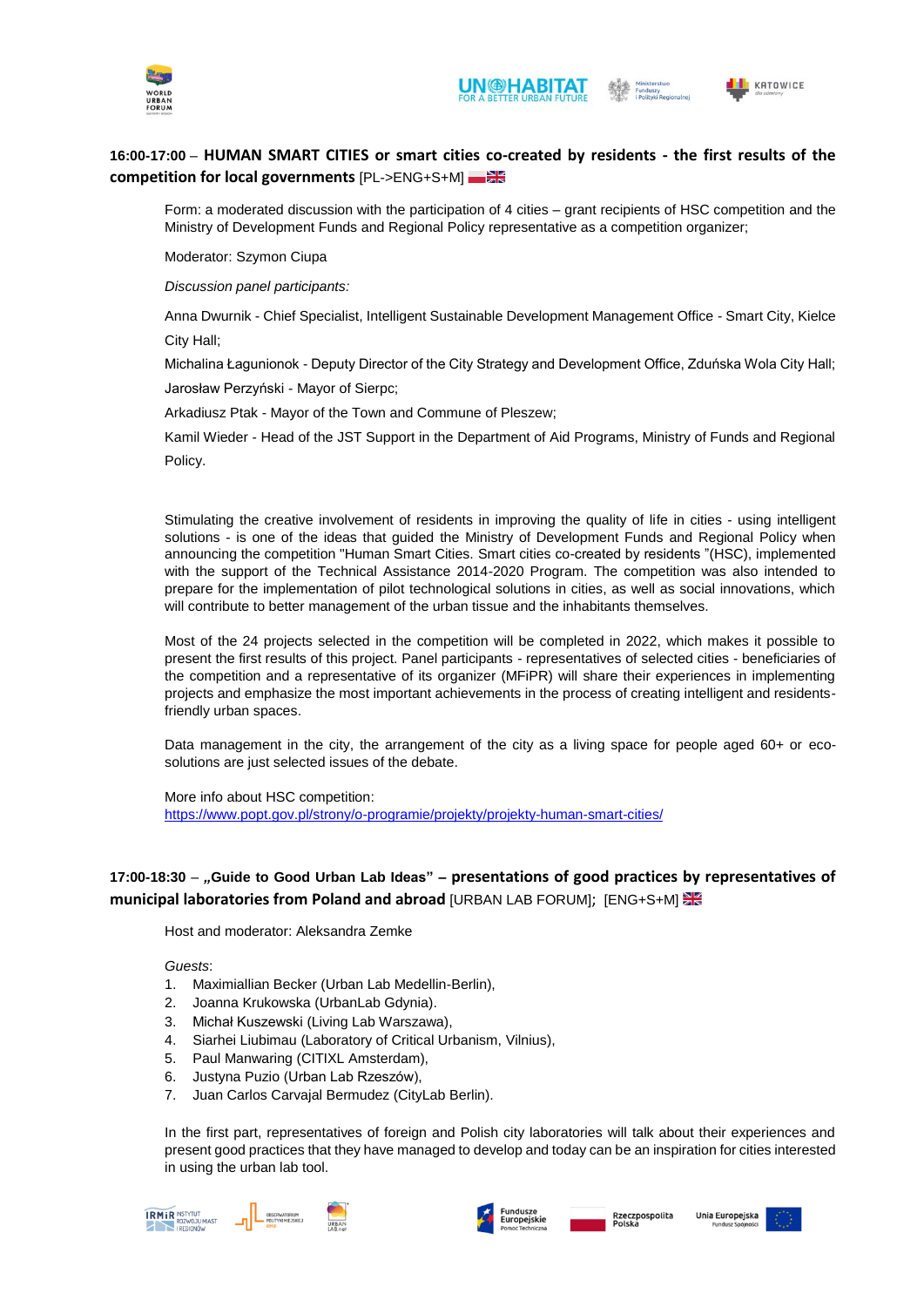





After the presentations of our guests, we invite everyone interested in the future of urban labs in Poland and around the world to join the discussion. We will take up the topics of the development directions of city laboratories, various paths of their implementation in different countries and the possibilities of cooperation within the Urban Lab Network.

## **18:30-19:30** – **Debate "Experimentation and co-creation in the Urban Lab Environment"** [URBAN LAB FORUM]*;* **ENG+S+MI**

## **19:30-20:30** – **Online meeting with Fredrik Kullberg – the author of the book "War on Beauty: the Uglification of Sweden"***;* [ENG+S+M]

## Host: Marcin Żebrowski

Can a country like Sweden, famous for its spatial order, face significant problems in its urban fabric? Is the country known for its openness and legally guaranteed access to nature, the so-called can allemannsretten also sacrifice nature at the expense of new construction? There is a known Polish book and a phrase at the same time "Betonoza", meaning "to concrete, or to pave" which echoed quite a lot in Poland. This book criticizes the Polish approach to concreting public spaces in Polish cities, often at the expense of greenery. But are we alone in such a harmful approach? As the Swedish journalist and author Fredrik Kullberg presents, poorly thought-out projects are also the domain of several Swedish cities. From the oversized shopping mall in Kristianstad, to wind towers near smaller towns or a logistics center right next to an old church. The author himself will talk about the real face of Swedish spatial planning. The interview will be conducted by an urban planner and author of the Urbcast podcast - Marcin Wojciech Żebrowski.

## *28.06.2022 (TUESDAY)*

## **8:00-8:45** – **Breakfast with WUF**; [S+M]

Host: Martyna Obarska (Magazyn Miasta) and Marcin Żebrowski (Urbcast);

## **10:00-12:00** – *Global Compact:* **A roundtable discussion: building sustainable cities of the future from theory to practice** – open event;

A roundtable discussion: building sustainable cities of the future from theory to practice (organized by UN Global Compact Network Poland, UNA Poland, This session will bring together experts and practitioners from Poland and the Netherlands. Through presenting case study success stories from Dutch and Polish cities, we aim to bring together decision makers (Mayors, business representatives, NGOs, activists) in order to create a platform of mutual resource, knowledge and best practices exchange. The session will focus on two thematic areas - energy efficiency with a particular focus on buildings and transportation and mobility with a particular focus on green and eco-friendly transportation.

## **12:00-14:00** – Workshop: **"How to wisely support bottom-up innovations in cities?"** *–* registration required [PL]

Host: Aleksandra Zemke (Fundacja Smilemundo, Barcelona)

Practical workshop for officials, activists and designers. What supports the development of bottom-up innovations in cities? How to design wisely, what to pay attention to, who and how to include in the process, what typical challenges to expect at each stage of planning and implementing innovation? A workshop combining the presentation of practical examples with work in groups based on solving specific challenges.

## **14:30-16:00** – Seminar **"Creative and workshop spaces in Polish cities"** [URBAN LAB FORUM]**;** [PL->ENG+S+M]  $\frac{N}{2}$

*Presentation***: "They will create our tomorrow. The role of MAKERSPACE open workshops in the structure of the innovation ecosystem and intersectoral cooperation. PCI ProtoLab - the regional workshop for prototyping the Podkarpackie Voivodeship ",**

Host: Grzegorz Belica (Podkarpackie Centre of Innovation ProtoLab)







usze<br>peiskie

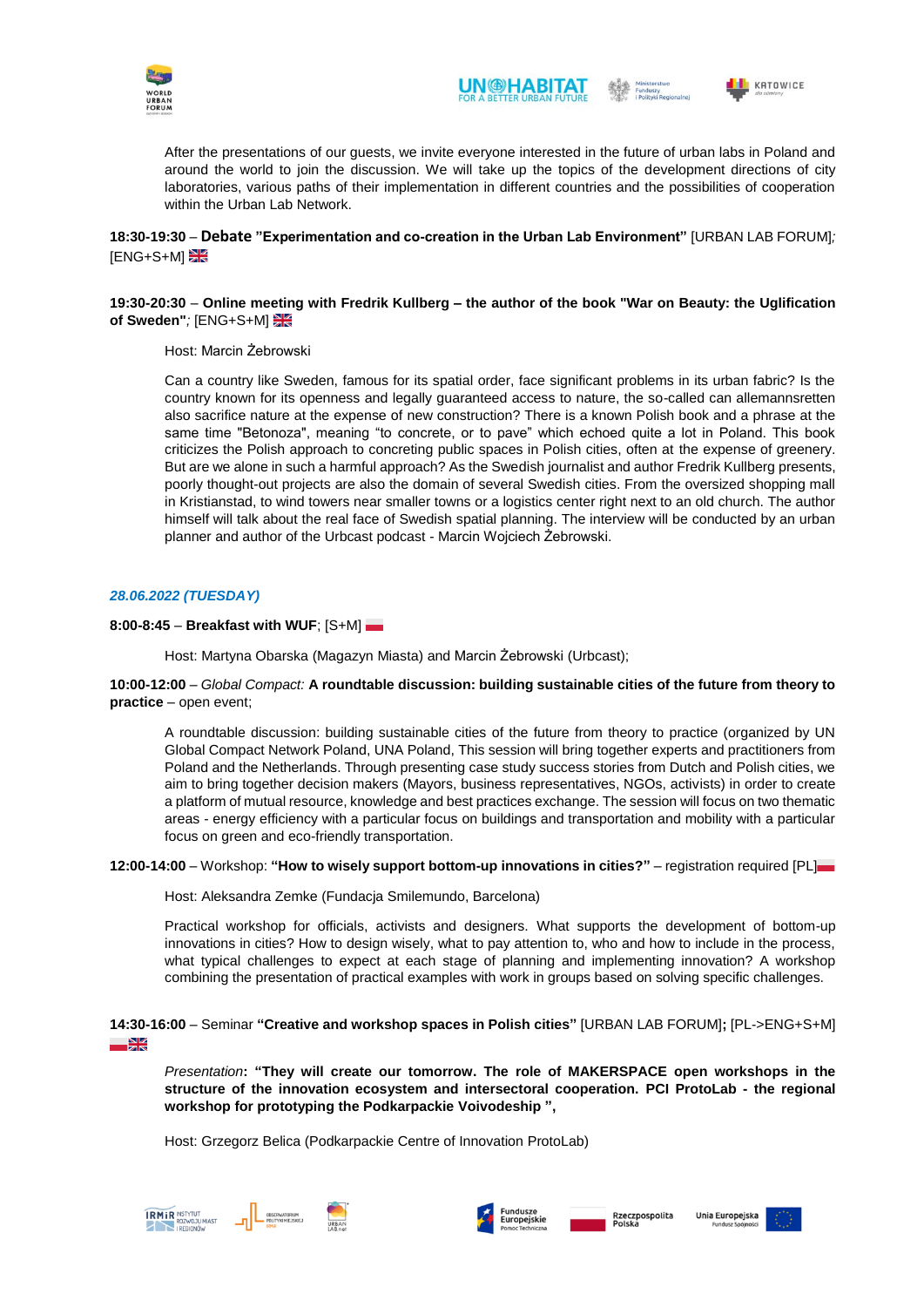



On the example of the activity of PCI ProtoLab and 10 years of experience with dozens of factory labs and makerspaces, we will present the scale and influence of the community of constructors, inventors and the role that open laboratories play in the renewal of local communities, stimulate inventiveness and fill the generation gap in technical and practical education. In this way, they indirectly build the knowledge and competence potential of new generations. On the example of PCI ProtoLab, one of the first makerspaces in Poland included in the regional innovation policy will be presented.

*Promotion of a publication by the Institute of Regional and Urban Development and presentation of the research results: "***Creative and workshop spaces. Makerspaces, fab labs and workshops in the spaces of Polish cities"** by Jacek Gądecki (AGH) and Bartosz Piziak (IRMiR).

Host: Bartosz Piziak, Adrian Kłusek (IRMiR)

Discussion panel with the following guests:

- 1. Grzegorz Belica (ProtoLab Rzeszów),
- 2. Magdalena Foltyniak (Warsztat Miejski Gliwice),
- 3. Paweł Sielczak (Fundacja Stocznia).

## Moderator: Bartosz Piziak

Creative and workshop spaces such as makerspace, fab lab or hackerspace can be found today in various spatial contexts: from industrial and post-industrial districts, through housing estates, shopping streets, to schools and libraries. The IRMiR research team is interested in the potential and actual roles that these spaces play in the realities of Polish cities. As we have seen, they can fulfill numerous social functions, including: integrating, improving the quality of life or providing equal opportunities for residents. Whether these spaces are located in garages or shared with museums, they represent an important public resource for creativity, learning and openness. During the discussion, we will also consider how such "third places", with a relatively low entry threshold for residents, amateurs and entrepreneurs, are able to transform the spaces of Polish cities and in what direction will they change them?

## **16:00-17:00** – *URBAN LAB FORUM: Workshop presentations:* **"How to make Urban Lab in your city?";** [PL- >ENG+S+MI

Project of a pilot implementation of urban labs in two Polish cities - Gdynia and Rzeszów, "Urban Lab as a pilot tool to improve the quality of life of city residents in line with the idea of a smart city" has come to an end. The experience gained and good practices developed constitute a valuable knowledge base for the continuation of activities and for other cities interested in implementing a similar instrument. How do the first Polish urban labs work after six months from the end of the pilot project, implemented on the basis of a concept created by a research team from the Institute for Urban and Regional Development? What activities produced the best results and what was the way to achieve them? Its manager, Joanna Krukowska, will talk about the experiences of Urban Lab Gdynia, and Sławomir Świder - the Deputy Director of the IT and Telecommunications Service Office - Urban Lab Rzeszów.

Host: Joanna Krukowska (Urban Lab Gdynia):

#### **Climate on urban lab**

Using the urban lab method in actions for adaptation to climate change in UrbanLab Gdynia During the workshop presentation "How to make urban lab? I will talk about one of the challenges that we took up during the 3-year pilotage of urban lab concept in Gdynia - climate change adaptation. The global challenge was a starting point for the interdisciplinary and interdepartmental (and intersectoral) work of representatives of many specializations with one aim - collective reflection on how to face the global challenge on the local ground. I will discuss some of the elements of urban lab and their use in working on climate change subjects, showing the path we took in project activities and the potential of selected elements of urban lab.

Host: Sławomir Świder (Deputy Director of the IT and Telecommunications Service Office)

## **Open city data in theory and practice**







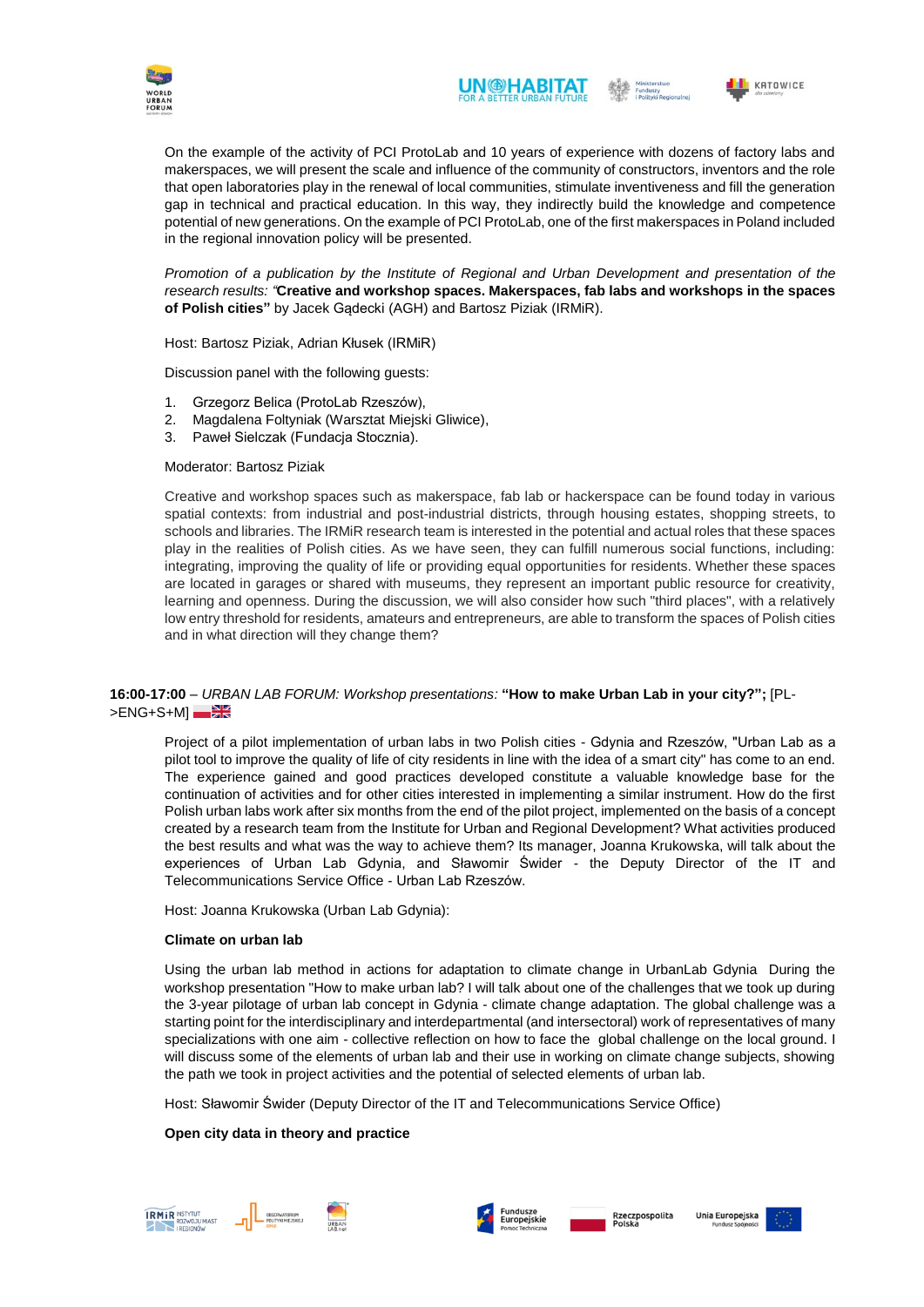



Thanks to open city data, local governments can implement knowledge-based management. This means that after a careful inventory of the data, a thorough analysis can be carried out, which will help in the proper management of the city. The benefits that will be achieved by local governments, and as a result, residents, are the transparency of the activities of the city authorities. This builds trust in the actions of local governments. The availability of such data also offers a number of benefits in research and business.

## **17:15-18:15** – *Discussion panel:* **"From a district to a metropolis - using the urban lab in practice"** [URBAN LAB FORUM]; [PL->ENG+S+M]

Host: Adam Chyliński

*Discussion panel with the following guests:* 

Bartosz Dominiak - Deputy Mayor of the Ursynów District of the Capital City of Warsaw

Wojciech Jarczewski - Director of the Institute of Urban and Regional Development

Kazimierz Karolczak - Chairman of the Board of the Metropolis GZM

Urban lab is an instrument aimed at improving the quality of life of city dwellers, but is it a scalable tool, or is it reserved only for cities, e.g. medium-sized ones? Can city laboratories function effectively both on a smaller scale, e.g. in a district, and within a metropolis? How should they differ from typically urban ones and what form should they take to effectively meet the needs of the inhabitants of districts and metropolis?

#### **18:15-19:15** – *Debate* **"What innovations do Polish cities need?"** [URBAN LAB FORUM]; [PL->ENG+S+M]

Host: Bartosz Piziak (Insistute of Urban and Regional Development)

*The following guests will take part in the debate:* 

Bartosz Bartoszewicz - Gdynia Deputy Mayor for Quality of Life;

Aleksandra Guzowska - Ministry of Funds and Regional Policy;

Konrad Fijołek - President of Rzeszów

More and more often, intelligent solutions which we can observe in Polish cities take the form of social innovations, often involving residents. This is also one of the reasons why the discussion on innovative solutions for cities does not have to be limited to technological or economic issues. Also very important, but are they the most important and make our cities friendly to all its inhabitants? What is the universal recipe for the socio-technological metamorphosis of Polish cities and does it exist at all? We will consider it during the final debate in the City360 zone.

## **19:30-20:30** – **Meeting with Joanna Erbel regarding the book "Wychylone w przyszłość. Jak zmienić świat na lepsze",** [PL+S+M]

Host: Filip Springer

The latest book by Joanna Erbel include stories from the life of an innovator looking for a better world who shares her experiences with us. She encourages us not to remain in the sphere of dreams, but to test our own visions, because only in practice can we decide whether a given solution will work or not.

We live in times where a change of thinking is necessary. It is crucial to stop the climate catastrophe and rebuild the socio-economic system. In order to reinvent the world, we need new narratives based on positive visions of the future that will serve as a guide and mobilize us to act. The author guides us through stories









Rzeczpospolita<br>Polska Unia Europejska

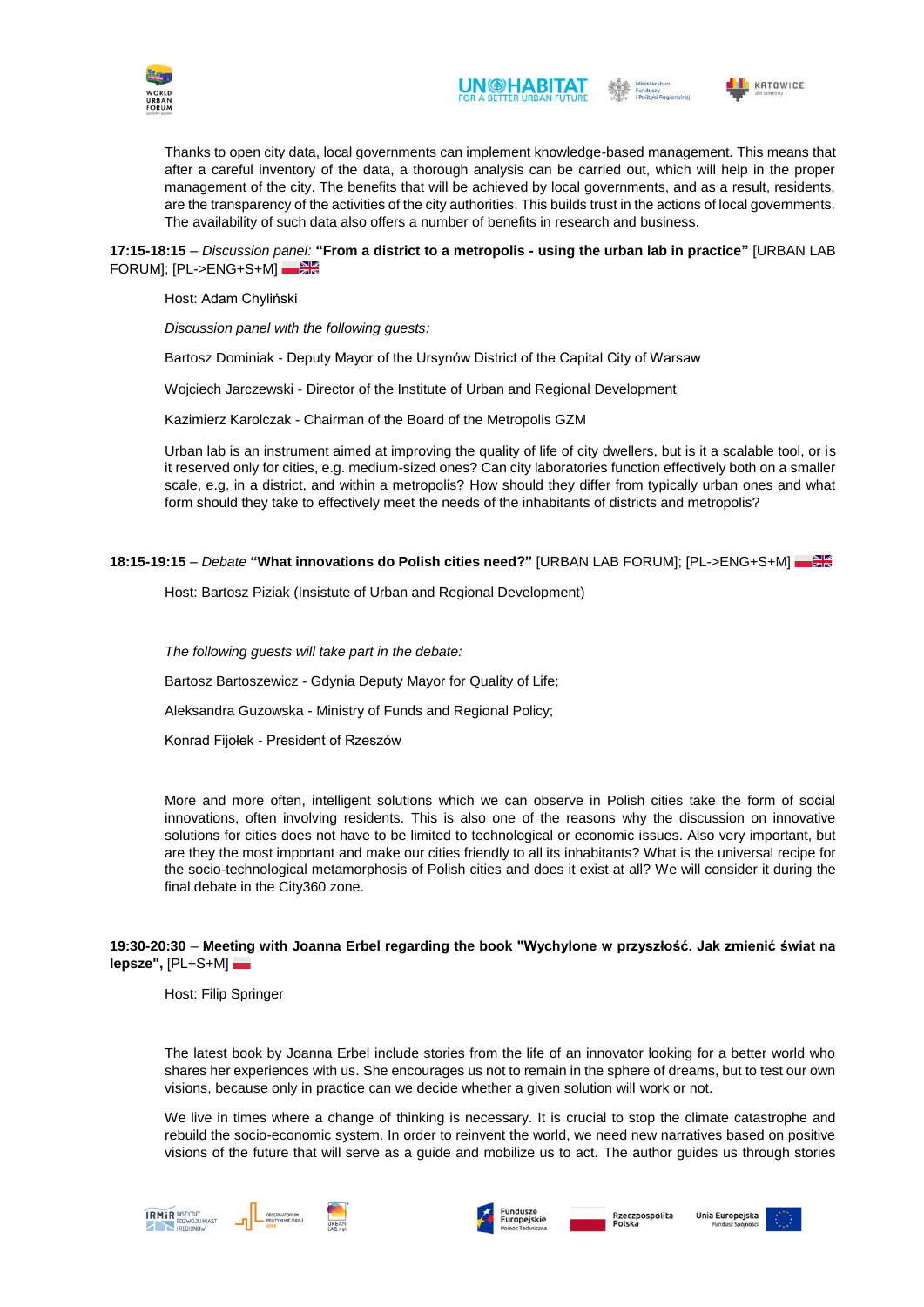





about urban projects, showing that there is no single recipe for success, but we can look for action plans that will increase its success.

The book is about how small local actions are paving the way for broader trends and that prototyping reality is a way to test ideas. Collaboration is the key to success - only by combining different competences and perspectives can we exceed our limits. It is an incentive for us to notice and nurture the seeds of a better world. The author pays special attention to cities as the best spaces to implement innovations and to projects that use the potential of local communities both at home and abroad. This is a book about optimism, not easy, but necessary.

*"This book should be in every home, business, organization and institution. Read, battered, crossed out. Read it when you think the future is only gloom. And then – get down to work. "* - Filip Springer.

#### *29.06.2022 (WEDNESDAY)*

#### **8:00-8:45 – Breakfast with WUF**; [S+M]

Hosts: Martyna Obarska (Magazyn Miasta) and Filip Górski (the Institute of Urban and Regional Development)

**15:00-16:45** – **Integrated modular housing estates as an instrument of national urban and housing policy ENG+MI** 

Moderator: Karol Janas - Head of Urban Policy Observatory, Institute of Urban and Regional Development

#### *Invited guests:*

Anton Kołomiejcew - Chief Architect of the City of Lviv

Kinga Racoń-Leja - Cracow University of Technology

Maria Król - President of the "Krok za krokiem" Association for Supporting Disabled Children in Zamość

Wojciech Jarczewski - Director of the Institute of Urban and Regional Development

Krystyna Wąchała-Malik - Member of the Management Board of PFR Nieruchomości S.A.

Marek Materek - Mayor of Starachowice

Marta Majewska - Mayor of Hrubieszów

Sylwia Bielawska - Deputy Mayor of Wałbrzych

Ewelina Woźniak-Szpakiewicz - Vice-president of the European Council of Modular Building Institute

Margo Didichenko - Kharkiv School of Architecture

Integrated modular housing as an instrument of housing and national urban policy. The session will address the housing challenges faced by Poland in the wake of the refugee crisis and propose solutions in at least the medium term, in which modular housing may play an important role. The session will consist of two parts: presentation and discussion. 

The presentation block will discuss the OPM IRMiR report: The housing issue and the refugee crisis. Common challenges and solutions for balancing the housing sector in Poland. The concept of integrated modular settlements for refugees (ZOM) will also be presented. The Chief Architect of Lviv will also speak, sharing his thoughts on refugee housing from a Ukrainian perspective. This block will close with a discussion of the experiences of modular housing projects in Poland and around the world. The speakers will be followed by a discussion moderated by Karol Janas, Head of the OPM IRMiR. Its main topic will be the assessment of the